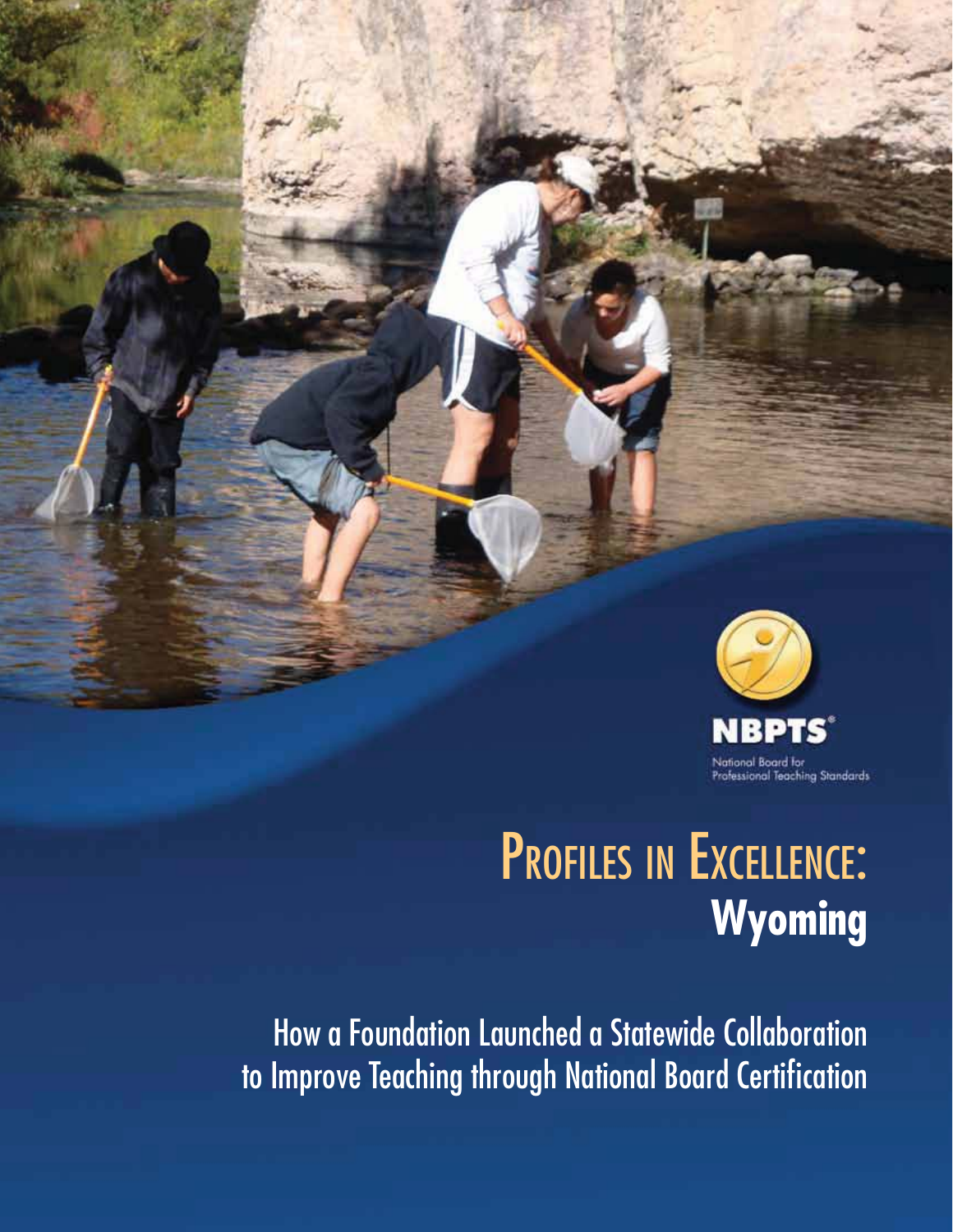# **Advancing Excellence in a Rural State**

As a result of foundation, state, and federal funding—as well as efforts by other stakeholders—Wyoming teachers pursuing National Board Certification now receive a wide range of support before, during, and after the certification process, including:

- **Recruitment.** Informational meetings about the National Board Certification process are held in every district in the state each year.
- **Financial support.** Candidates are allocated \$2,000 of the National Board's \$2,565 assessment fee through a combination of federal, state, and foundation dollars.
- **Running Start workshops.** To introduce new candidates to the portfolio process, Wyoming National Board Certification Initiative (WNBCI) offers an intensive three-day Running Start workshop twice a year, in July and October.
- **Candidate work sessions.** To provide candidates time and support as they work on their portfolios, the John P. Ellbogen Foundation also hosts weekend sessions in a central location three times a year.
- **Assessment center workshops.** Held once a year, this workshop helps familiarize candidates with the assessment portion of the National Board Certification process, giving them the opportunity to write practice prompts and evaluate their responses using NBPTS rubrics.
- **Advanced candidate workshops.** Candidates who do not achieve National Board Certification in their first year are encouraged to attend this workshop. The focus is on the specific needs and process for second- and third-year candidates.
- **Candidate Support Providers (CSPs).** Along with serving as facilitators during workshops and working with candidates during the work sessions, Wyoming CSPs provide one-on-one support to candidates throughout the process.
- **Master's degree collaboration.** The initiative's partnership with the University of Wyoming led its education department to accept a National Board portfolio in lieu of a Plan B paper for a master's degree.
- **Stipends.** National Board Certified Teachers (NBCTs) receive an annual \$4,000 stipend during the life of their certificates (10 years). Newly certified teachers also receive \$1,000 from the foundation during an annual celebration dinner held in Cheyenne.

**ON THE COVER:** National Board Certified Teacher Maggie Jolly and her students from Park Elementary in Casper, Wyoming, collect samples of life from a Natural Bridge stream, which they later compared to an aquatic index to determine the health of the water. During their trip, they also collected seed samples; explored a crystal cave; looked at the craters of the moon, the moons of Jupiter and the rings of Saturn (with help and telescopes from a nearby planetarium); and created poetry.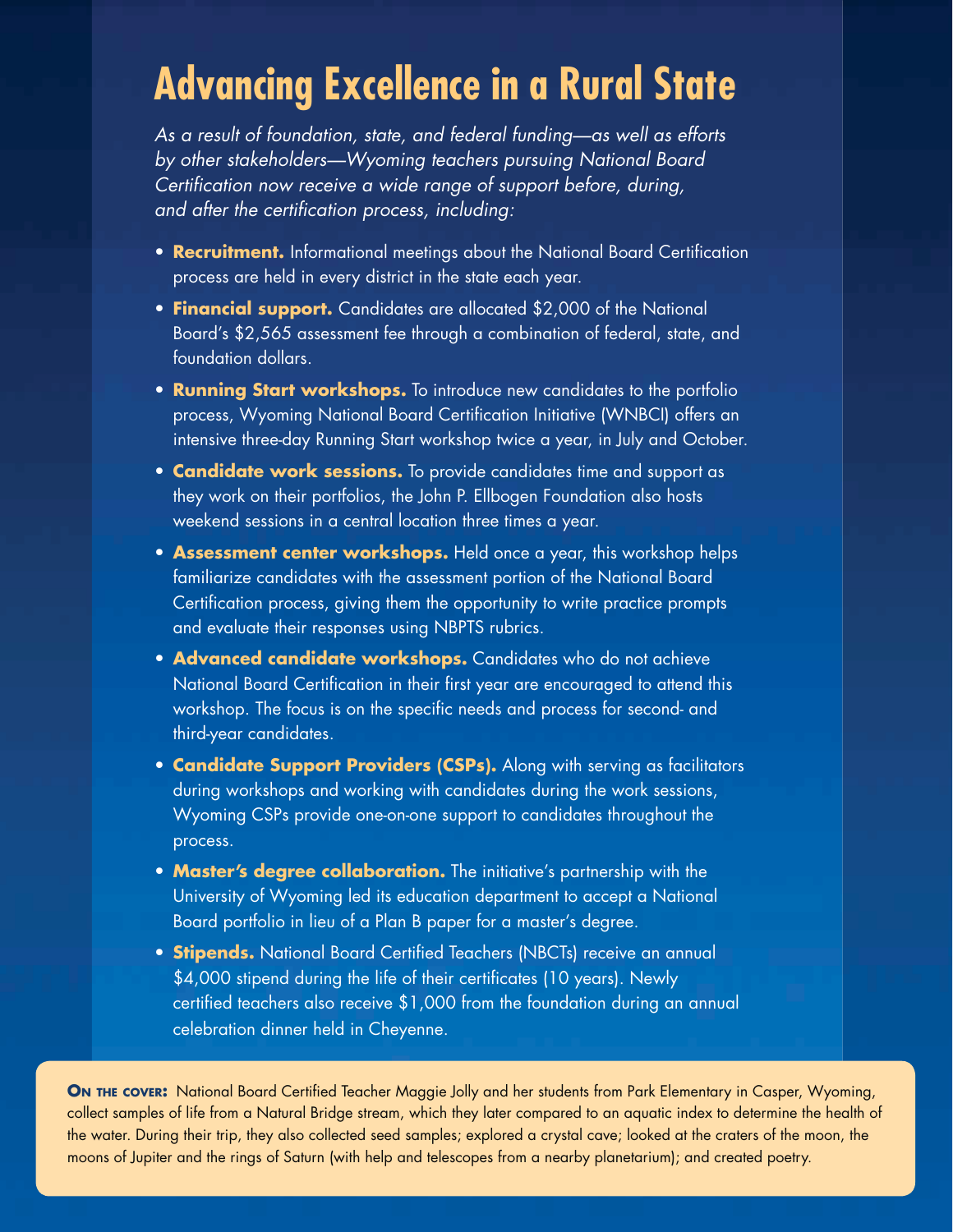# **A Foundation Initiative Becomes Part of the State Culture**

**Treating a statewide initiative to increase the** number of National Board Certified Teachers (NBCTs) in Wyoming, a vast state with just over a half-million people, required many things private-public partnerships, the development of an extensive support network for candidates, and a statewide coalition of stakeholders. It also required a reliable car.

in the state. The choice to pursue National Board programs was a natural one based on evidence that effective teachers are the single most important school-level influence on student learning and findings from numerous studies showing National Board Certification's positive impact on student learning.

"We drive a lot of miles in Wyoming," says Mary Ellbogen Garland, president of the John P. Ellbogen Foundation, who, in the first year of the initiative, personally drove to every school district in the state to encourage teachers to pursue National Board Certification. She brought with her the promise of financial and professional

*"If we continue to build this program and certify a critical mass of teachers, we're going to be able to show unequivocally that National Board Certification raises the bar for effective teaching across the board." — Mary Ellbogen Garland, President, John P. Ellbogen Foundation*

"We wanted to find a program that would help us improve student achievement and become part of the state culture," says Dr. Jim McBride, state superintendent of public instruction. "Mary Garland was the one who got hooked on National Board Certification and visited every single district to recruit. Promptly thereafter, the legislature passed the [stipend] program. It was remarkable."

In a small state, that personal touch has yielded

support—along with a \$4,000 annual stipend for those who become National Board certified, the result of funding provided by the state legislature and the foundation.

The Ellbogen Foundation works to strengthen the quality of classroom teaching in Wyoming's public schools by increasing the number of NBCTs huge dividends. When the Ellbogen Foundation began what would be called the Wyoming National Board Certification Initiative (WNBCI) in 2004, the state had fewer than 50 NBCTs, many of whom were concentrated in one school district. By 2010, that number had grown to 250, and all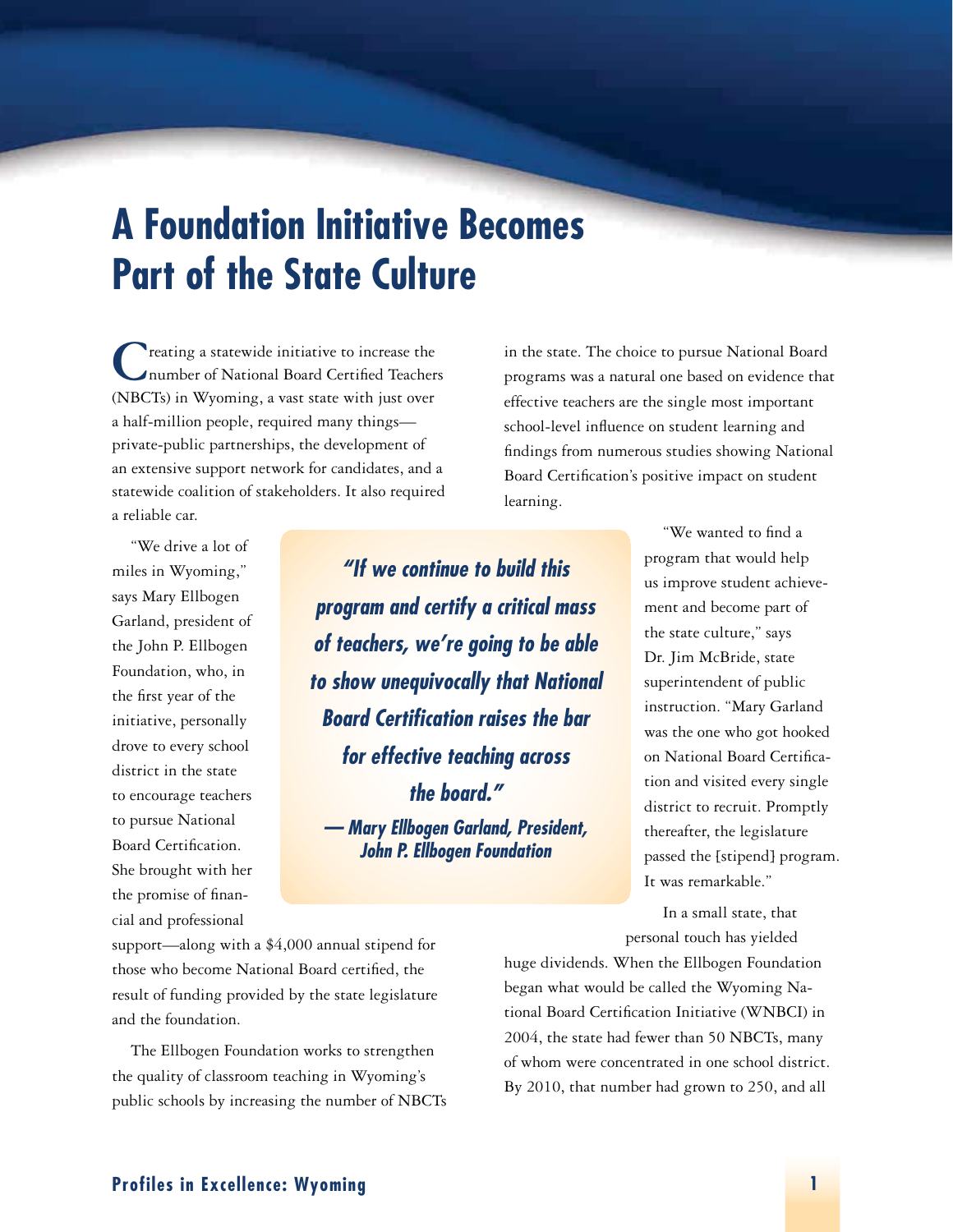but nine of the state's 48 districts had at least one teacher go through the process. While individual urban districts in some states have more than 250 NBCTs, in Wyoming, that cohort represents 3.7 percent of all teachers statewide—significantly higher than the national average and the largest

percentage among surrounding states.

"Our idea was to level the playing field so all teachers in Wyoming have equal access to the process," says Garland. "If we continue to build this program and certify a critical mass of teachers, we're going to be able to show unequivocally that National Board Certification raises the bar for effective teaching across the board."

The initiative was inspired by the foundation's namesake, John P. Ellbogen, who, while investigating ways of strengthening the quality of classroom teaching in his native Wyoming, identified the potential of National Board Certifi-

*"We spent millions on staff development that never made a difference….Teachers would come back to their classrooms excited and two weeks later would not remember what they learned. But National Board Certification makes a change in the classroom a long-term change, because the teacher's thinking changes."*

*— Former State Senator Rae Lynn Job, Candidate Support and Program Coordinator, Wyoming National Board Certification Initiative*

"The foundation started on the ground floor to pull together all the key stakeholders, from the university to lawmakers to the business coalition, around a common goal—that to raise the achievement level of all students in Wyoming, they needed to increase the skills and knowledge of all

> teachers in Wyoming," recalls Nancy Shakowski, a regional outreach director with NBPTS.

To date, the John P. Ellbogen Foundation, the Ruth R. Ellbogen Foundation, other private funders, and the state have invested \$1.9 million in the initiative. Support also has come from state lawmakers who, after an initial \$182,000 contribution in 2005, have pledged \$656,000 during each biennial budget to support the program and in 2007 voted into law a \$4,000 annual stipend for NBCTs. Federal subsidies, which are allocated to Wyoming through NBPTS, have also increased dramatically since 2004. Equally important, the foundation has provided a personal connection to the National Board Certification

process, which has been a boon to candidates across this rural state.

"Mary has taken away the barriers to completing the process," says NBCT Barbara Maguire, an instructional facilitator at Park Elementary School in Casper. "People feel like the initiative is behind them, and all the people involved in it are very visible. Even though we're rural and spread out, there are faces to go with the people who support them."

cation to improve student learning. After his death in 2001, Garland, who is Ellbogen's daughter, continued his vision of expanding a pilot National Board Certification program statewide, working with the National Board for Professional Teaching Standards (NBPTS) to develop strategies to improve recruitment, support, and public recognition for candidates.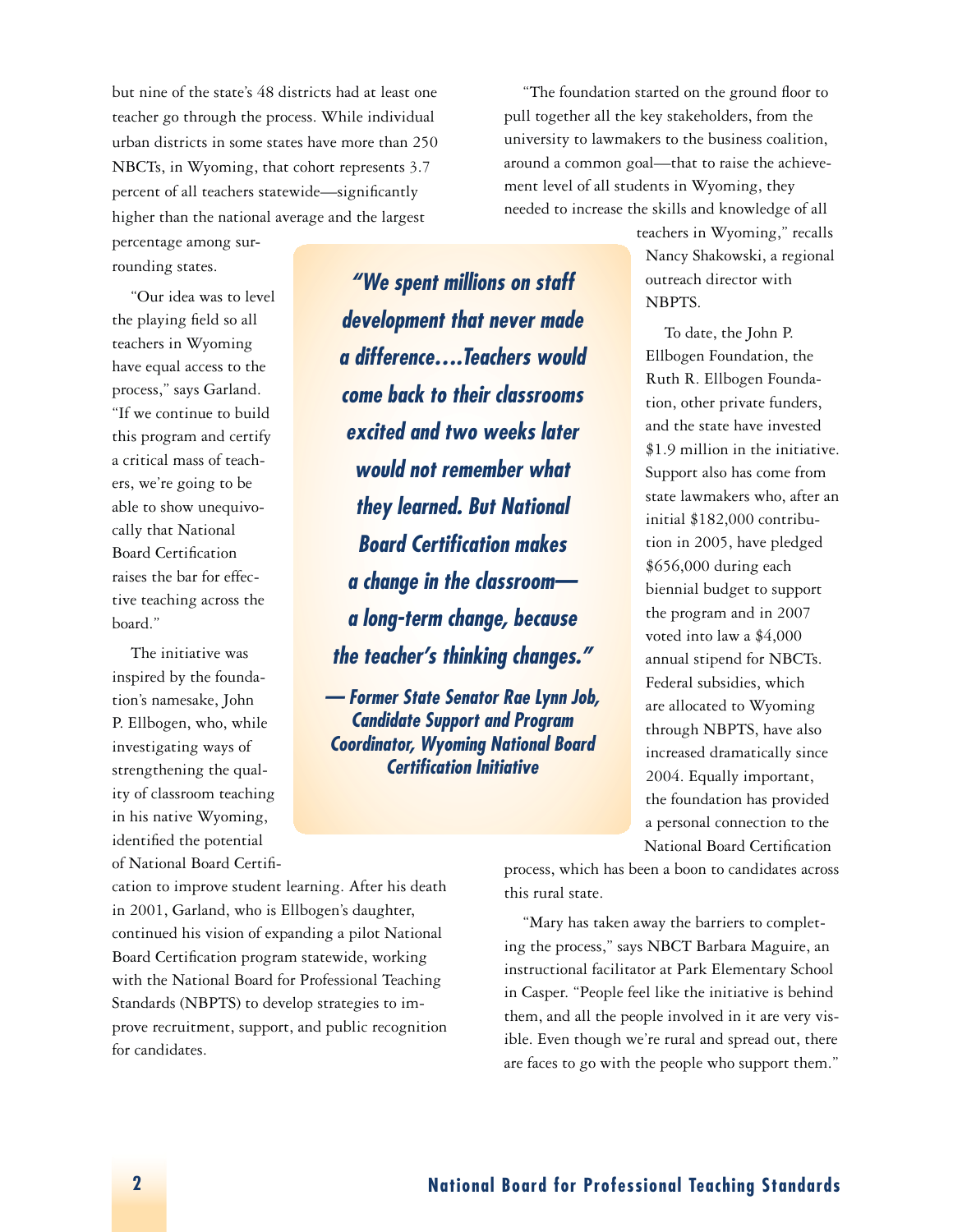# **Supporting Teacher Quality in a Rural State**

**Having formerly served as a director of cur-**<br>riculum and instruction in a K-12 school district, Rae Lynn Job knows the challenges of providing professional development for teachers. "We spent millions on staff development that never made a difference," says Job, who became WNBCI's candidate support and program coordinator after a career in education and 12 years in the state senate. "Teachers would come back to their classrooms excited and two weeks later would not remember what they learned. But National Board Certification makes a change in the classroom—a long-term change, because the teacher's thinking changes."

In a largely rural state such as Wyoming, geography becomes a key challenge in supporting teachers seeking National Board Certification. "In the majority of districts there might only be two or three teachers working on their certification," says Garland. "We have to be efficient in the way we provide candidate support."

As a result of foundation, state, and federal funding—as well as efforts by other stakeholders—Wyoming teachers pursuing National Board Certification now receive a wide range of support before, during, and after the certification process, including:

**• Recruitment.** Informational meetings about the National Board Certification process are held in every district in the state each year. The foundation initially offered pre-candidate workshops, but growing familiarity with the National Board Certification process across the state have made them unnecessary. Now NBCTs in many districts lead local recruitment meetings.

- **Financial support.** Candidates are allocated \$2,000 of the National Board's \$2,565 assessment fee through a combination of federal, state, and foundation dollars. "The teacher's financial investment is the \$565 that covers the materials and the processing fee," says Job.
- **Running Start workshops.** To introduce new candidates to the portfolio process, WNBCI offers an intensive three-day Running Start workshop twice a year, in July and October. During these centrally located sessions, facilitators introduce candidates from across the state to the NBPTS Five Core Propositions and standards and get them started on writing portfolio entries. Except for transportation, the foundation covers all expenses, including lodging.
- **Candidate work sessions.** To provide candidates time and support as they work on their portfolios, the foundation also hosts weekend sessions in a central location three times a year. Candidates from the same school or district often travel together to the sessions and work in small groups aided by facilitators as needed. "It's a time when they can come and take inventory of what they've done and what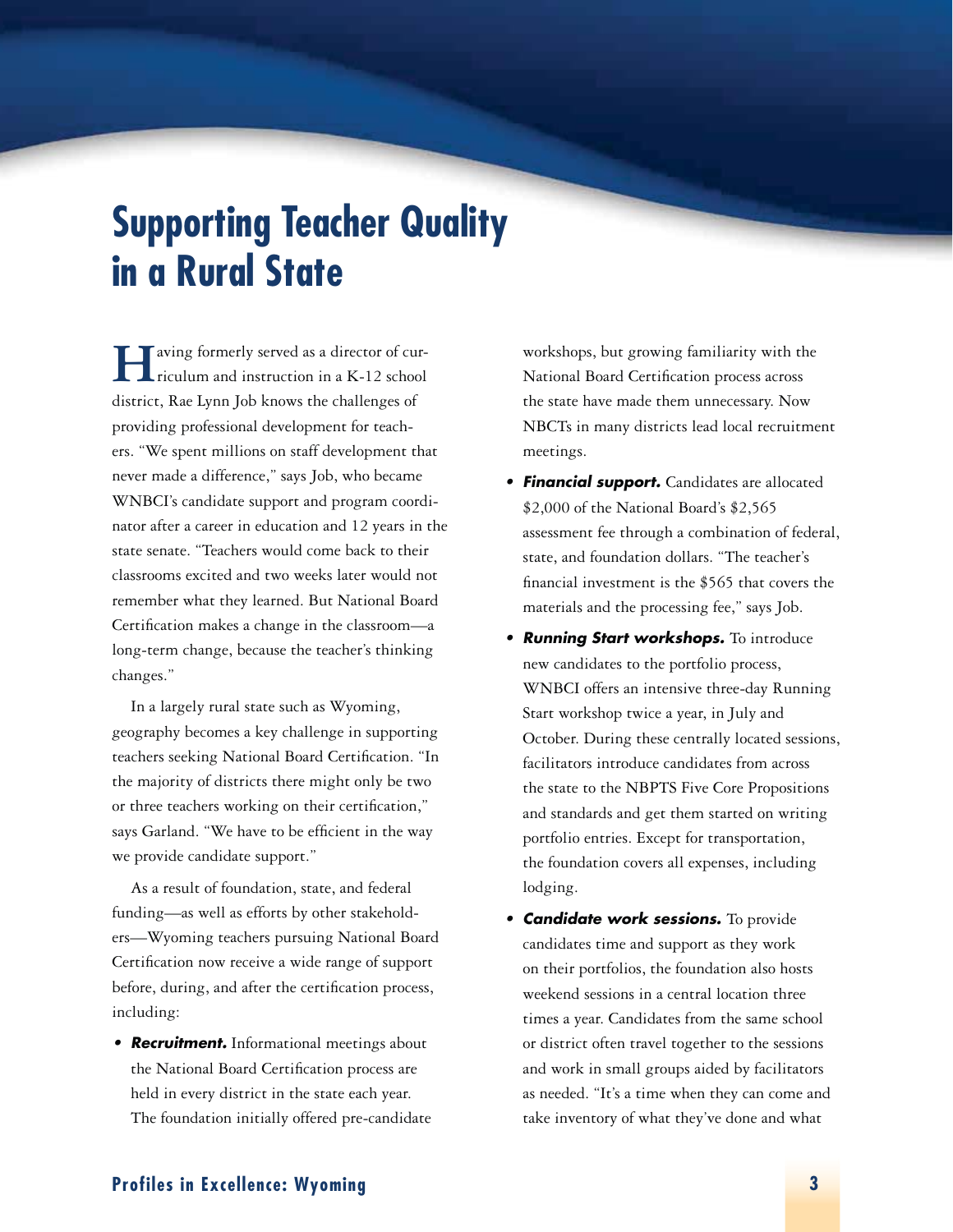# **Building Wyoming's Candidate Support Provider Network**

When Linda Krafft went through the National Board Certification process, she wasn't alone—a cohort of 10 candidates from her district helped each other throughout the process. "We became very close," says Krafft, the library coordinator for Natrona County Schools. "The reflective nature of the process made me think about my practice. I benefited from that and wanted to return it in some way."

Krafft went through Candidate Support Provider (CSP) training immediately after becoming an NBCT in 2006. She was among the first of a growing group of Wyoming educators that built support systems initially provided by facilitators from other states, including North Carolina, Kentucky, and Washington. Together, they helped develop the workshops and other supports now led by a network of more than 50 active CSPs throughout Wyoming.

"I think [WNBCI] is very thoughtful about what people need at different stages of the process," says Krafft, who has facilitated workshops and worked with National Board candidates from her district. "The candidates are almost a step ahead because they are given essential information that contributes to their success."

Key among those supports is WNBCI's Running Start workshops, which help candidates get started with the portfolio process. "Having scored National Board from across the country and living in two different states, I realize how important it is to teach candidates how to explain their teaching situation clearly to assessors," says Teddi Benson, a special education teacher at Laramie High School. Benson, who had become an NBCT and presented workshops on National Board Certification while in North Carolina, assisted in the development of Running Start workshops after moving to Wyoming.

Contact information for all CSPs is listed on the WNBCI Web site (www.wnbci.org). Candidates are encouraged to contact CSPs in their certification area, which is particularly helpful for those in small districts who may not have access to local cohorts or other support close to home. "They feel free to e-mail anybody on that list," says Andrea Carroll, a 7th grade language arts teacher at East Junior High School in Rock Springs. "It's pretty amazing."

After becoming an NBCT in 2006, Carroll attended a candidate support training workshop offered by WNBCI." I loved the process and got so much out of it. I thought of all the people who could do this, so I jumped right in to help," she says. "The support system the foundation has created has pulled the state together. We are rural but still connected."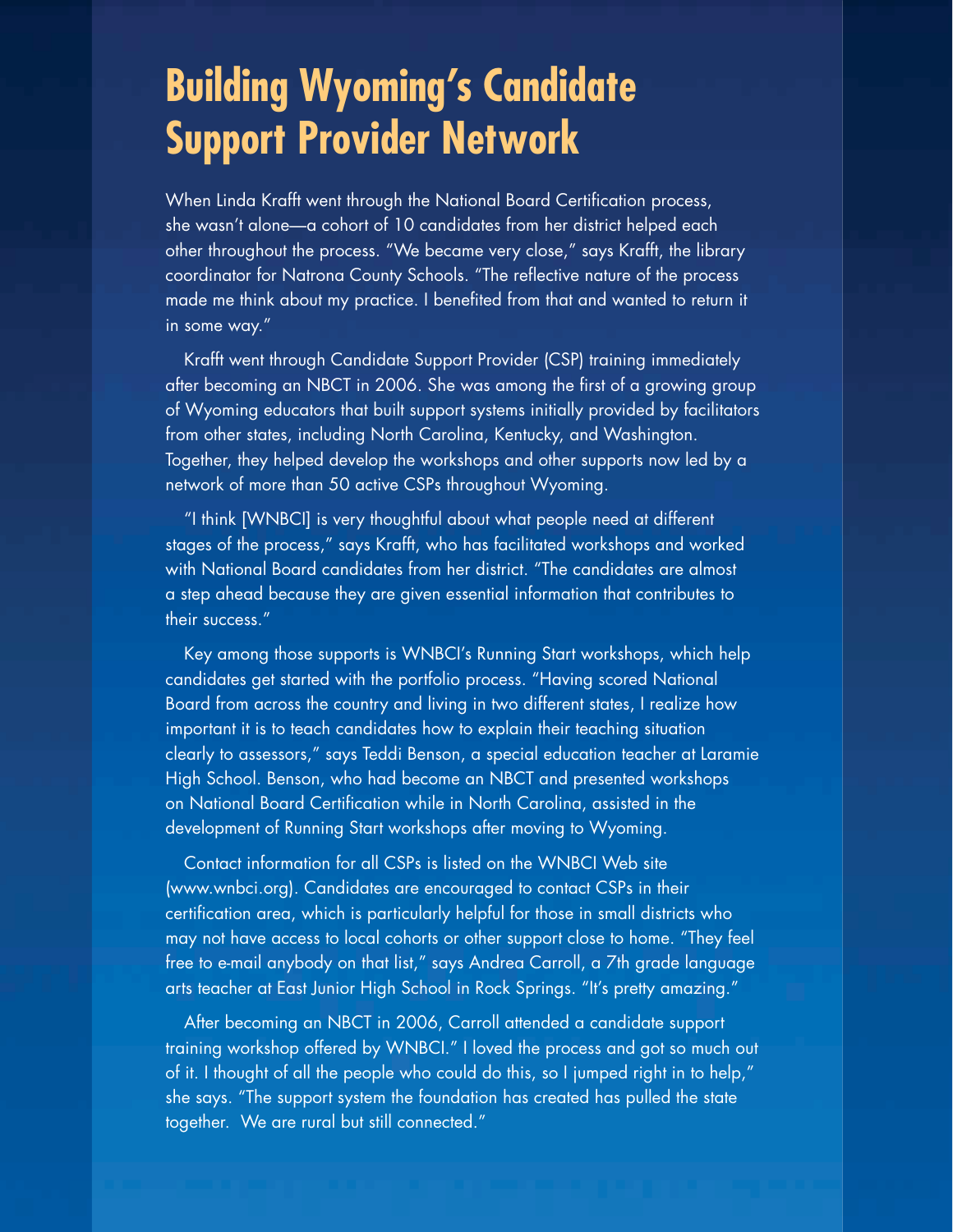they need to do," says Job. "The interaction in the sessions is incredible." As with other workshops, the foundation pays all expenses except for transportation.

- **Assessment center workshops. Held** once a year, this workshop helps familiarize candidates with the assessment portion of the National Board Certification process, giving them the opportunity to write practice prompts and evaluate their responses using NBPTS rubrics.
- **Advanced candidate workshops.** Candidates who do not achieve National Board Certification in their first year are encouraged to attend this workshop. The focus is on the specific needs and process for second- and thirdyear candidates.
- **Candidate Support Providers.** Along with serving as facilitators during workshops and working with candidates during the work sessions, Wyoming CSPs provide one-on-one support to candidates throughout the process. CSPs are trained during an annual workshop and receive a stipend for their work. Since the program's inception, the network of active CSPs has grown to 53 statewide. The foundation's support of CSPs has also helped keep NBCTs from "retreating into their classroom after certification and not sharing their knowledge with others," says NBCT Teddi Benson, a special education teacher at Laramie High School.
- **Master's degree collaboration.** The initiative's partnership with the University of Wyoming led its education department to accept a National Board portfolio in lieu of a Plan B paper for a master's degree. A significant number of National Board Certification candidates now seek a master's degree while going through the certification process,

### **The choice to pursue National Board programs was a natural one**

**based on evidence that effective teachers are the single most important school-level influence on student learning and findings from numerous studies showing National Board Certification's positive impact on student learning.** 

according to Kay Persichitte, dean of the university's college of education. "It only helps us all to be working within these same kinds of frameworks to improve the quality of teaching," she says.

**Stipends.** NBCTs receive an annual \$4,000 stipend during the life of their certificates (10 years). Newly certified teachers also receive \$1,000 from the foundation during an annual celebration dinner held in Cheyenne.

Workshops and other support are optional but strongly encouraged. Between 84 and 90 percent of all Wyoming candidates participate in at least one foundation-sponsored workshop, and there is a clear correlation between participation and certification. In 2008, for example, 44 percent of all Wyoming candidates became NBCTs—but only 27 percent of non-participants achieved certification.

Candidates surveyed by WNBCI have consistently rated the foundation's support programs at an average of nine points on a 10-point scale, according to WNBCI data. "We often hear from candidates that they feel we honor them as teachers and treat them as professionals," says Job.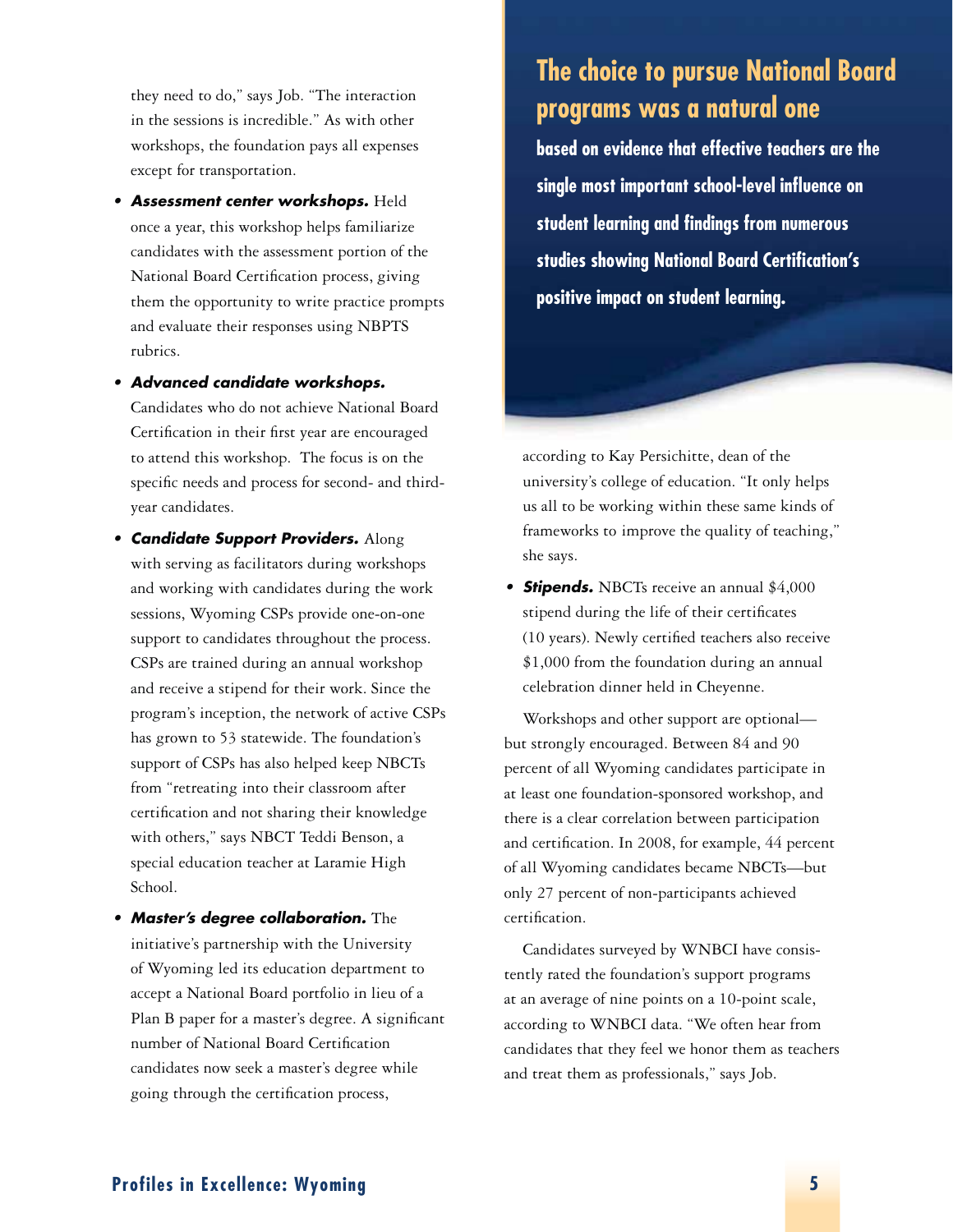# **Profile: Barbara Maguire**

When Barbara Maguire became a National Board Certified Teacher in 2000, it was "really a pretty unknown thing in Wyoming," she says. So unknown, in fact, that she later found out that another colleague at Park Elementary in Casper was going through the process at the same time—but they never realized it.

"You were very much a lone island when you went through the process," she says.

To spare other candidates from the same isolation, Maguire was one of the first NBCTs in the state to go through candidate support provider training in 2005, as WNBCI was preparing to launch its workshops. Learning from and working with facilitators from Washington, North Carolina, and Kentucky, Maguire helped shape the initiative's support offerings and became the lead facilitator. "We made it a Wyoming program," says Maguire who now serves on WNBCI's advisory board.

As an NBCT, Maguire has become a leader in her school where she serves as an instructional facilitator. "It's very similar to the National Board Certification process—coaching people and helping them be reflective," she says. "There's a culture here that's growing." She also holds a weekly support meeting for NBCT candidates in her district, which she says is supportive of teachers who go through the process, granting candidates professional development time as deadlines approach. Maguire has also become a public face of the program on a policy level. In 2007, she testified before the U.S. Senate Health, Education, Labor, and Pensions Committee in Washington, D.C., at the request of U.S. Sen. Mike Enzi (R-Wyo.), calling the National Board Certification process "the most powerful professional development I've experienced in my 26 years as an educator."

As a Candidate Support Provider, Maguire helps facilitate workshops and provides support to candidates statewide. "We're spread out everywhere in Wyoming, so we do a lot of mentoring via e-mail and phone calls," she says. "It doesn't feel institutional at all. I can go anywhere in the state, and there are familiar faces in any city, and that's so exciting."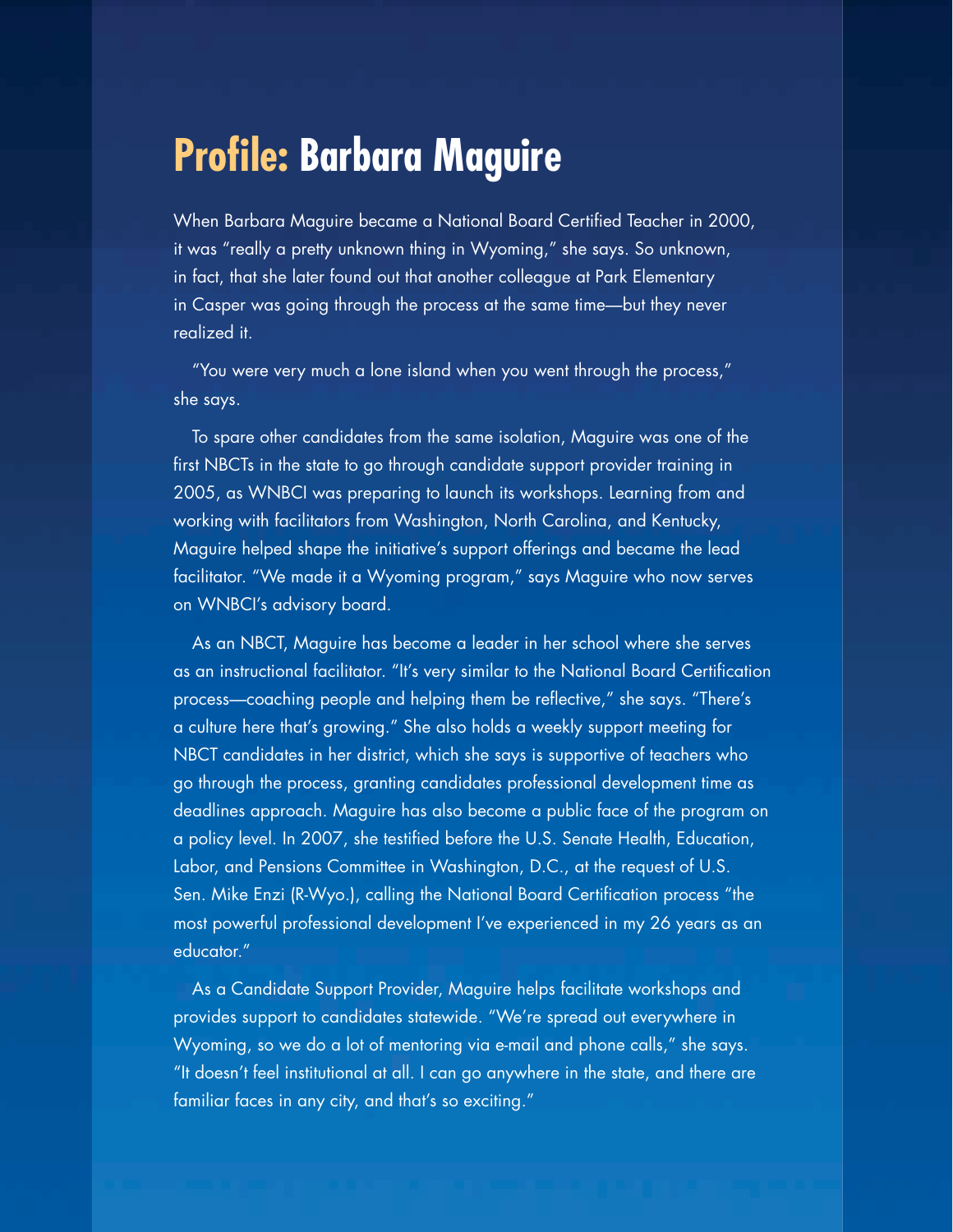# **Statewide Impact, Statewide Results**

 $\mathcal T$ ith NBCTs now in place statewide, the impact of their work is beginning to be felt, according to state education leaders. "My sense is we've reached a point where the numbers of NBCTs are now raising eyebrows in every district across the state," Persichitte says. "The energy and attention at the superintendent level

is definitely promoting interest in more teachers participating in the process."

While Wyoming does not currently have longitudinal data systems capable of tracking NBCTs' impact on student achievement results, the state superin-

*"[National Board Certification] has improved teacher performance, which has improved student achievement….It changes the way instruction is delivered and how teacher quality is perceived." — Dr. Mark A. Higdon, Executive Director, Wyoming School Boards Association*

after his local district was among the first in the state to strongly support National Board Certification.

According to McBride, the program's strength is that it is an individual effort that has a broader impact. "We see these programs changing the

> culture of schools, especially when more than one or two teachers become certified," he says. "It changes the way instruction is delivered and how teacher quality is perceived."

"Teacher quality is critical to student learning, and I'm convinced that participation in the National Board Certification process supports

tendent points to multiple examples of specific teachers whose students are scoring significantly above state averages. "We can find significant case studies when we compare

specific teachers' classes to the state average," Dr. Jim McBride, state superintendent of public instruction, says.

Dr. Mark A. Higdon, executive director of the Wyoming School Boards Association, agrees. "It has improved teacher performance, which has improved student achievement," says Higdon, who became a member of WNBCI's advisory board

professional improvement and leads to increased student learning," says Margaret Hudson, principal of the University of Wyoming Lab School in Laramie. Hudson was one of three researchers who studied the impact of certification and education on teacher quality. That research found that Wyoming NBCTs engaged more frequently in indicators of quality teaching, according to Hudson.

In a survey of Wyoming NBCTs in 2009, the foundation reported significant increases in self-ratings of their ability to reflect on their own practice—from an average 2.3 rating on a four-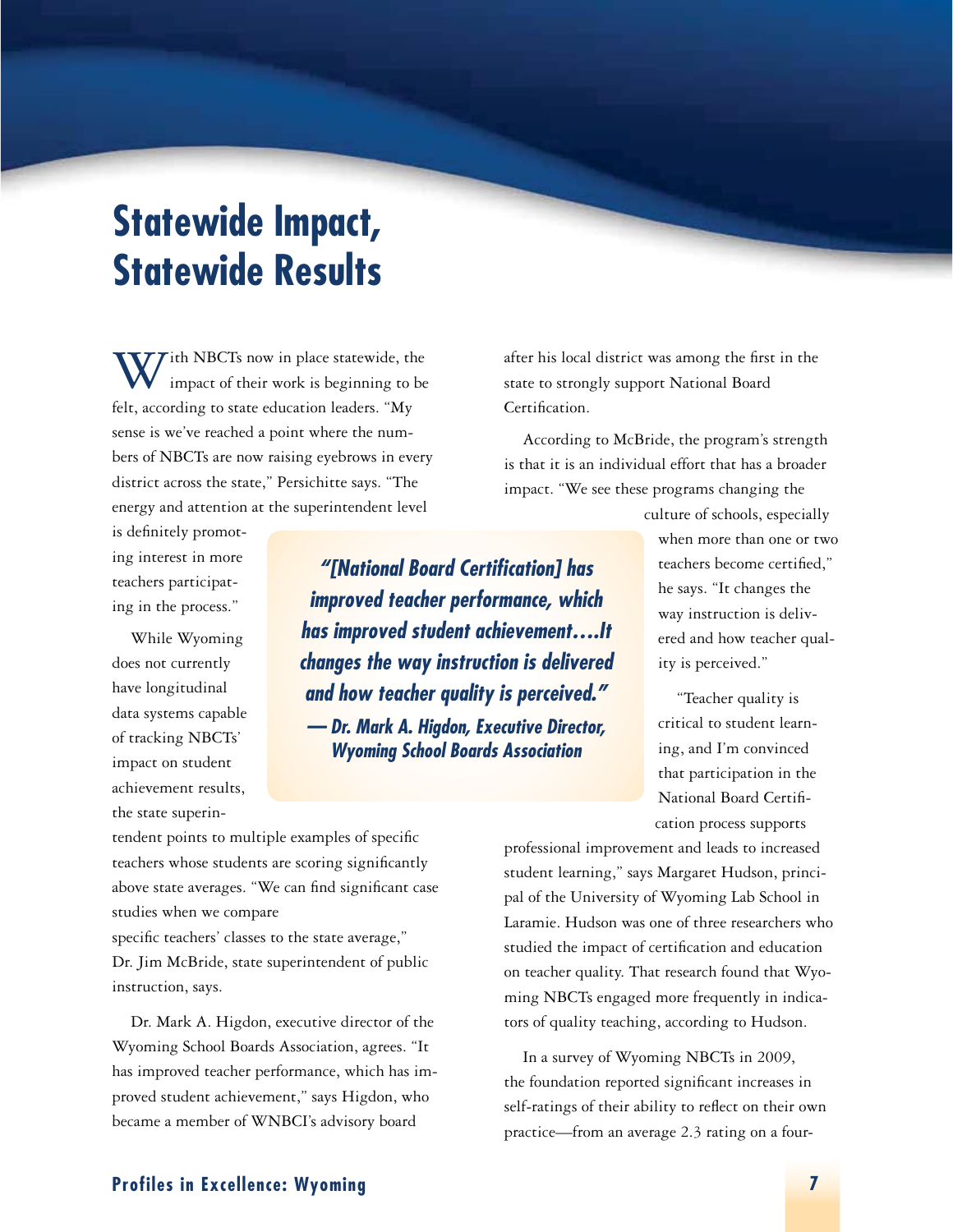**In a survey of Wyoming NBCTs in 2009… [Candidates] reported significant improvements in a variety of more specific teacher quality indicators, ranging from assuming leadership roles to researching best practices and current literature on education reform.** 

point scale prior to going through the National Board Certification process, to a 4.0 afterwards. Candidates also reported significant improvements in a variety of more specific teacher quality indicators, ranging from assuming leadership roles to researching best practices and current literature on education reform. "By successfully generating a high level of the frequency and quality of teacher reflection, the initiative's capacity to support longterm and sustainable individual teacher growth is exponential," a foundation report states. "Planting the seeds of reflective practice today carries support for improved instruction into tomorrow."

Preliminary results from a current WNBCI survey of Wyoming principals suggests that the majority—70 percent—believe that NBCTs demonstrate "more strongly an intentional and consistent provision of engaging, complex, challenging, and rich work for students and the demonstration of appropriate and adequate differentiated instruction." Eighty percent of principals surveyed believed that NBCTs were also "more intentional and consistent" with in-depth reflection of their own teaching practice.

"The greatest impact I see is that they hold themselves to a higher standard," wrote Park Elementary Principal Doris Waddell. "All of them say that the process was the best professional development they had ever done. It made them become more reflective practitioners."

For that reason, support for the program has trickled down to the school level in many places. "Principals with at least three NBCTs in their building valued them and their expertise and leadership," says Benson. "These principals tended to encourage other teachers to attempt the process, because they recognize the impact it had on their students."

At the UW Lab School, Hudson encourages her staff to consider National Board Certification or the *Take One!* process. She supports candidates by providing professional leave and travel expenses and, at times, personally helps by videotaping lessons and covering classes. "I become a cheerleader and provide constant encouragement," Hudson says.

The benefits of the process are also trickling down to education classes at the University of Wyoming, according to Persichitte, who says that virtually all of the students in the education school's master's program are current teachers. "The repeated expectation is that teachers improve their practice through reflection. That focus on their own practice and how they are developing in their own classroom setting is huge," she says. "It's something very difficult to teach as a standalone curriculum, because you don't have the direct access to the setting." As a result, faculty members are creating assignments that tie into and mirror the National Board Certification process. "When these projects and activities directly map onto what the classroom teacher is working on in their school setting, everybody wins," she says.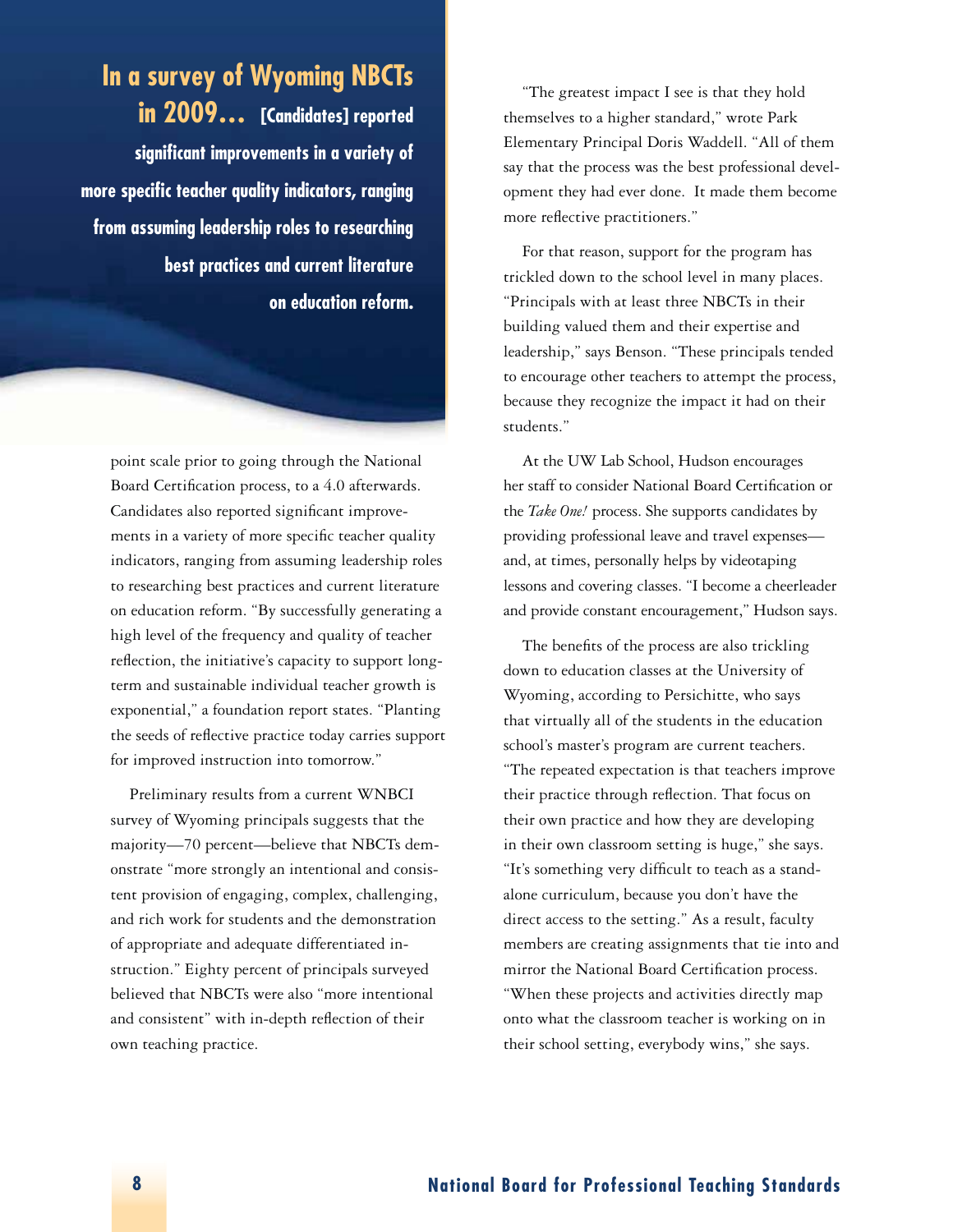The university is also beginning to explore how it could use NBCTs in its pre-service preparation programs, including student teaching, according to Persichitte.

As in other states, Wyoming educators speak of the "multiplier effect" that NBCTs have in their classrooms and districts. WNBCI's primary goal is to have 10 percent of all Wyoming teachers achieve National Board Certification, which is approximately 700 teachers, according to Job. "It's about the collective impact of what they'll do in the classroom and the differences they'll make in their buildings and beyond. "

As evidence, educators point to the growing numbers of NBCTs who have become instructional facilitators, a school-based position the state began funding in 2006. Facilitators are required to have five years of teaching experience and a master's degree—or National Board Certification. Facilitators who are NBCTs, such as

Maguire, point to the similarities between the reflective practice encouraged by the National Board Certification process and the coaching and professional development they deliver to all teachers. "It's very similar," Maguire says.

WNBCI encourages NBCTs to become teacher leaders in roles that extend far beyond their classroom walls. "Expanding the role of the teacher through leadership will keep good teachers from leaving classrooms and schools," says Hudson who also serves on the WNBCI board. As part of her research, Hudson studied different elements of teacher leadership, concluding that

National Board Certification is a critical "avenue" for increasing the role of Wyoming teachers in leadership and advocacy activities. "I see National Board Certification as setting the stage for teachers making a difference in the building, then making a difference in the district, and then the state," adds Job.

To that end, the Ellbogen Foundation also offers a Leadership and Advocacy Institute, a yearlong series of workshops that provide opportunities for teacher leaders to become involved in broader conversations about education and "effect policy change," says Job. "We need more people on the

> ground who can articulate the complexities of education in the policy arena."

An example of those complexities will play out as the state begins developing a uniform teacher evaluation system. Kathryn Valido, president of the Wyoming Education Association and a representative of the WNBCI advisory board,

is involved in those discussions, and McBride, the outgoing state superintendent, hopes that the NBPTS Core Propositions become embedded in the evaluation process, as has been the case in other localities such as Maryland's Montgomery County. "That's definitely preferable to 'easy options' like test scores," agrees Valido.

The role WNBCI plays in such discussions typifies how the program has advanced the National Board in state policy circles, according to Valido. "It's really been institutionalized as part of the discussion of public education," she says.

*"Teacher quality is critical to student learning, and I'm convinced that participation in the National Board Certification process supports professional improvement and leads to increased student learning." — Margaret Hudson, Principal, University of Wyoming Lab School*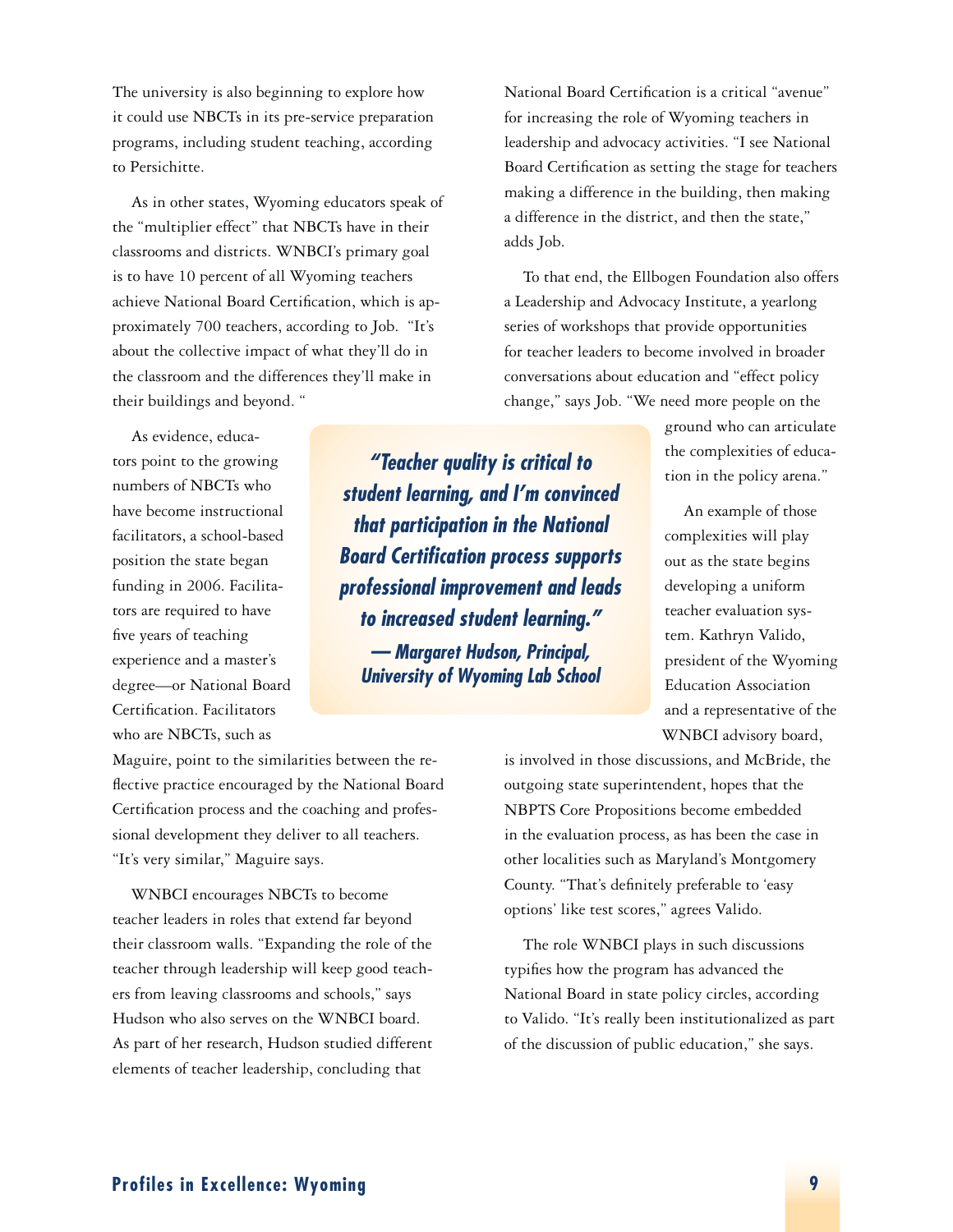## **Keys to Success**

Stakeholders identify Garland's personal<br>
commitment to WNBCI as the most significant key to the program's success. "She talks to teachers as partners," Maguire says. "She has an honor and respect for teachers in a way few people outside the field do, and she goes and shares that with legislators. Even in tough budget times, we still have support, and I think it's because [she] and [Job] are so visible."

For their part, Garland and Job credit the National Board's reputation as a key selling point. "Being able to articulate our position gave us a lot of credibility," Garland says. The Board's "national recognition and a reputation for integrity and a rigorous nature didn't hurt," adds Job.

Among key components to the initiative's success:

#### *Building support from both the bottom up and top down.* Much of the

foundation's initial work involved promoting interest in National Board Certification in districts statewide and winning the support of key stakeholders. In the program's first year, Garland met with all but two of Wyoming's legislators in small-group or one-on-one settings. The creation of the advisory board, with its broad cross-section

*"The greatest impact I see is that [National Board Certified Teachers] hold themselves to a higher standard. All of them say that the process was the best professional development they had ever done. It made them become more reflective practitioners." — Doris Waddell, Principal, Park Elementary School*

of stakeholders, also helped ensure support and visibility for the program. "We knew we had to bring everyone involved in education in Wyoming to the table," she says.

As lawmakers began considering supporting the initiative, Garland also invited former North Carolina Gov. James B. Hunt, Jr., founding chairman, NBPTS, to Wyoming, where he spoke

> to lawmakers and members of a business coalition about the benefits his state saw from National Board Certification. "The National Board process in some states is looked at askance by some legislators," says Valido. "With the relationship she's maintained with legislators, they are well informed and remain fully supportive of the initiative."

At the same time, Garland and Job also crisscrossed the state to discuss the benefits of National

Board Certification with superintendents, principals, and teachers—which was critical, as nearly half of the state's 47 NBCTs taught in one district, while the program was virtually unknown in other parts of the state. The foundation's role in outreach and recruitment was critical in building grassroots interest in National Board Certification, according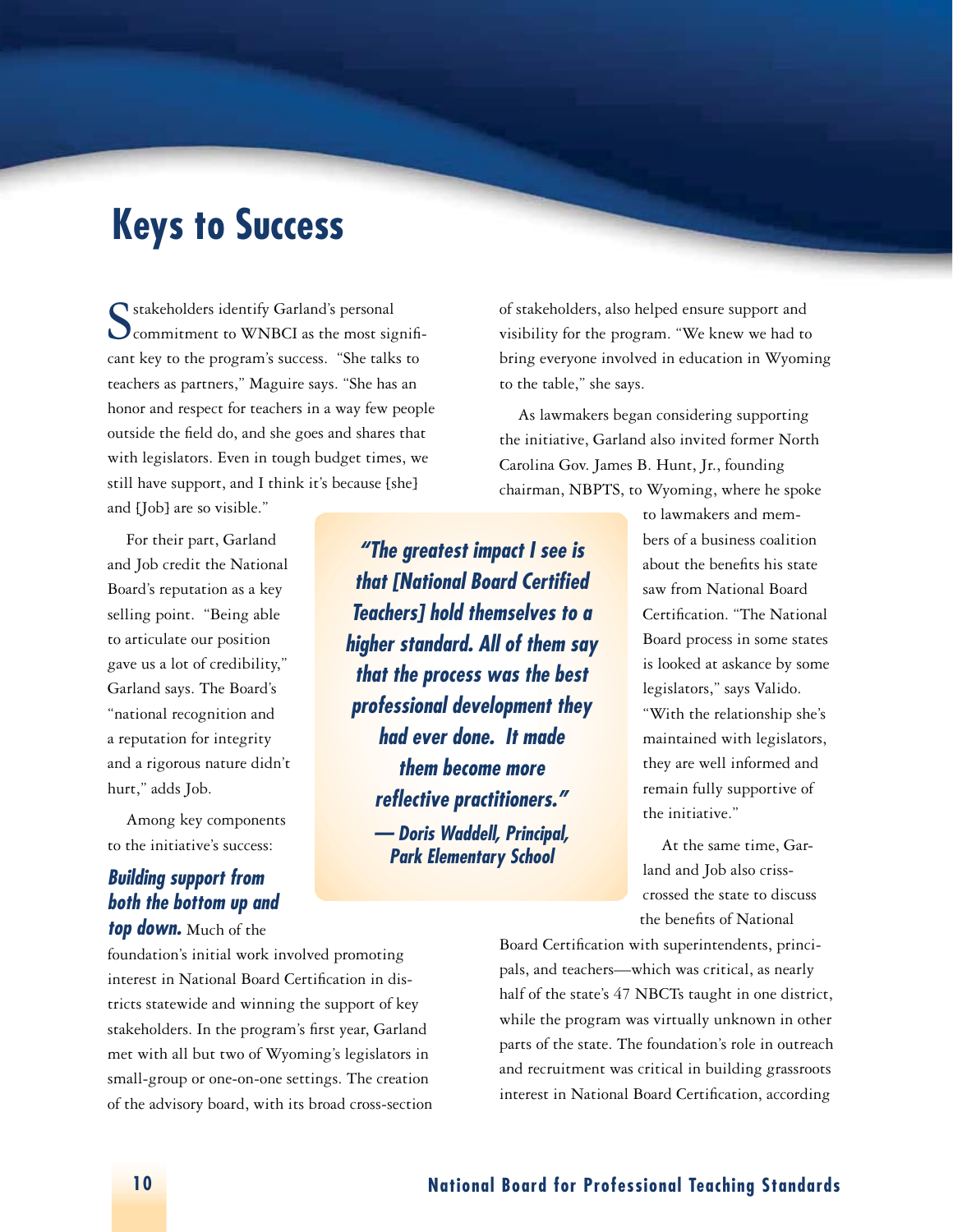to McBride. "That's remarkably difficult for a state education agency to do," he says.

*Multiple sources of funding. The Ellbogen* Foundation's willingness to invest its own time and dollars in the program was a key to obtaining state funds. Because of the financial support, lawmakers describe WNBCI as a private-public partnership in which the state and the foundation contribute equally to the program's operation budget. "Matching dollars have been a driving force," says McBride. Likewise, the \$1,000 in federal support for the certification fee provided through NBPTS was critical. "The federal subsidy was a great talking point for legislators because they knew it wouldn't come to Wyoming any other way," Garland says.

Garland adds that her message to lawmakers has been consistent: "We're not going to use

your money if we're not willing to use ours," she says. "That's been huge in building trust." In fact, WNBCI returns a portion of its \$656,000 state allocation at the end of each biennium, according to Garland.

#### *Financial incentives and recognition for teachers.* The

*"We have to grow National Board to that critical mass to see the true impact of this work," Garland says. "We believe that this is the right thing for Wyoming teachers and, more importantly, students." — Mary Ellbogen Garland, President, John P. Ellbogen Foundation*

**Preliminary results from a current WNBCI survey of Wyoming principals suggests that the majority—70 percent believe that NBCTs demonstrate "more strongly an intentional and consistent provision of engaging, complex, challenging, and rich work for students and the demonstration of appropriate and adequate differentiated instruction.**

Garland says. "The financial incentive is available, but teachers participate to improve their practice."

Teachers also point to the Ellbogen Foundation's sponsorship of an annual celebration for

> teachers who become National Board certified. Attendance at the event includes state and federal lawmakers, NBPTS leadership, educators from across the state, and teachers' family members.

#### *Drawing from outside resources to develop homegrown support*

*programs.* Working with NBPTS, WNBCI brought in facilitators and candidate support providers from other states, including North Carolina, Kentucky, and Washington, to develop and offer the first workshops for candidates. "The

\$4,000 stipend for NBCTs played a key role in attracting teachers, but it hasn't changed the tenor of the process in Wyoming. The first year after lawmakers approved the stipend in 2007, a record 174 candidates went through the process; the following year, the number fell to 124. "It only took one cohort for teachers to understand the rigor of the process and that certification is not a given,"

National Board network has been a tremendous support for our emerging program. Whenever we call, they share with us their expertise and experiences," Job says.

"In recent years, a core group of in-state NBCTs has taken a significant leadership role in the initiative. They began developing agendas and content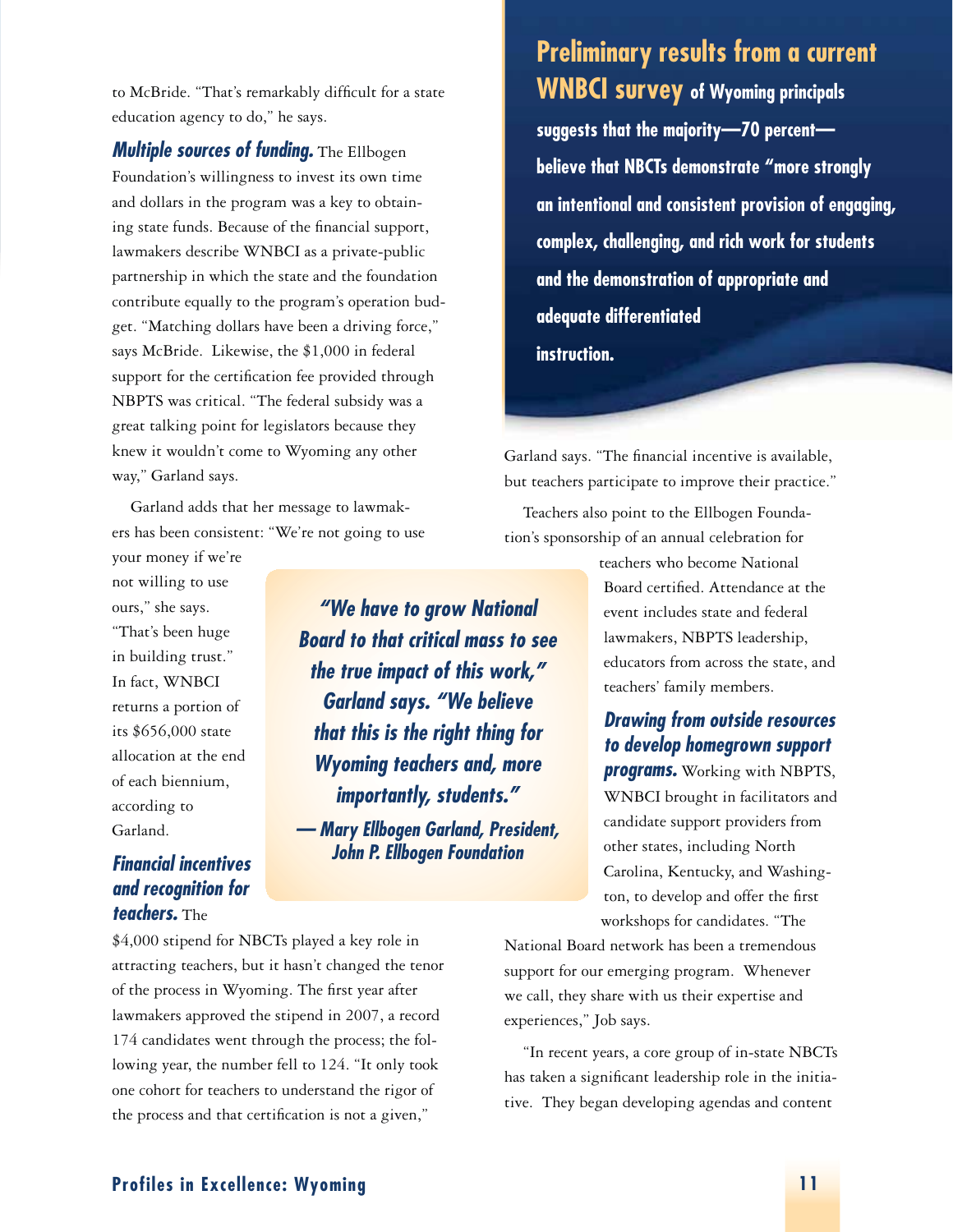### **The Ellbogen Foundation's willingness**

**to invest its own time and dollars in the program was a key to obtaining state funds. Because of the financial support, lawmakers describe WNBCI as a private-public partnership in which the state and the foundation contribute equally to the program's operation budget.**

> for the initiative workshops to meet Wyoming's unique needs," Garland says. "They have also played an increasing role in recruitment statewide."

Due to the state's rural nature, the need for excellent communication between CSPs, program personnel, and candidates is critical. Tiffany White, the foundation's executive assistant, is instrumental as the main point of contact. Along with the CSP network, White, Job, and Garland are available to answer questions. "Teachers know they can call us at any time—and they do," Garland says.

*Accountability.* The foundation tracks a wide range of statistics about the National Board Certification process and has been responsive to recent requests by lawmakers to provide metrics about the effectiveness of the program. WNBCI is also transparent about the need to bring up the percentage of candidates who have become National Board certified, which has improved from 17 percent of candidates who certified in 2006 to the 40 percent range in more recent years.

**Sustainability.** With McBride leaving his elected office as state education superintendent at the end of 2010, the foundation's consistent support will play a key role in ensuring that the program remains sustainable, he says.

"It's almost becoming self-perpetuating," Mc-Bride adds, pointing to the role NBCTs now play in recruiting sessions. "Most who attend now have actually seen the culture change and the attitude, behavior, and process that [NBCTs] bring to the table. It's remarkable and, we hope, sustainable."

Having grown the percentage of Wyoming's NBCTs from 0.5 to 3.7 percent with growth expected to continue at about 1 percent each year, foundation officials are confident they will reach their 10 percent goal. "We have to grow National Board Certification to that critical mass to see the true impact of this work," Garland says. "We believe that this is the right thing for Wyoming teachers and, more importantly, students."

### **Stakeholders on the WNBCI Advisory Board**

- John P. Ellbogen Foundation
- Wyoming School Boards Association
- Wyoming Qwest Communications
- University of Wyoming College of Education
- Wyoming Department of Education
- . Wyoming Professional Teaching Standards Board
- Wyoming School-University Partnership
- Wyoming Education Association
- National Board for Professioinal Teaching Standards
- Principals
- District superintendents
- Active and retired National Board Certified Teachers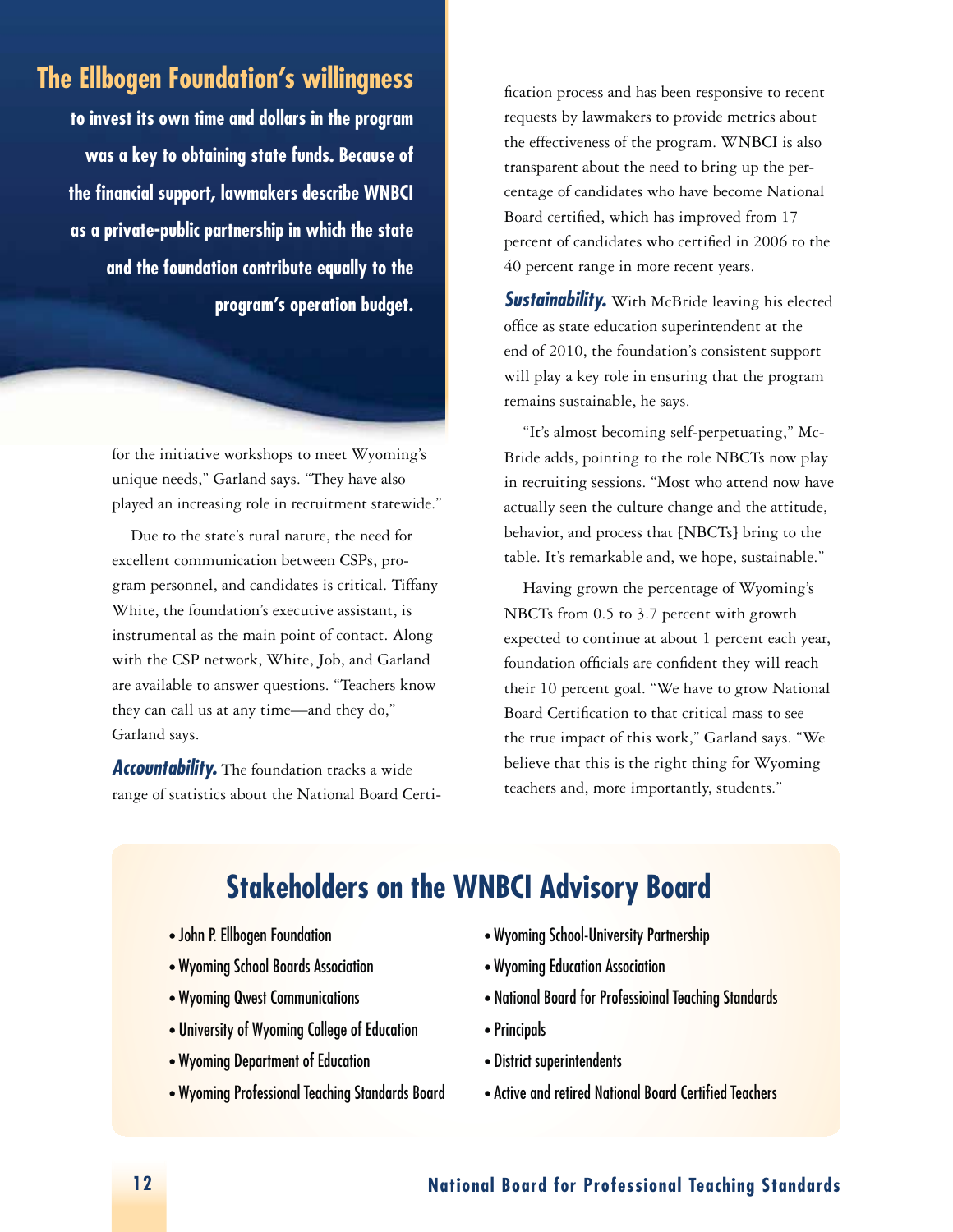# To learn more about the Wyoming National Board Certification Initiative, visit www.wnbci.org.



# **About NBPTS**

National Board Certification is administered by the National Board for Professional Teaching Standards, an independent, nonprofit, nonpartisan and nongovernmental organization.

NBPTS advances the quality of teaching and learning by developing professional standards for accomplished teaching, creating a voluntary system to certify teachers who meet those standards and integrating certified teachers into educational reform efforts.

© 2010 National Board for Professional Teaching Standards. All rights reserved. NBPTS, NBCT, National Board for Professional Teaching Standards, National<br>Board Certified Teacher, National Board Certification , Take Onel, A The contents of this publication were developed in whole or in part under a grant from the U.S. Department of Education. However, those contents do not<br>necessarily represent the policy of the Department of Education, and y